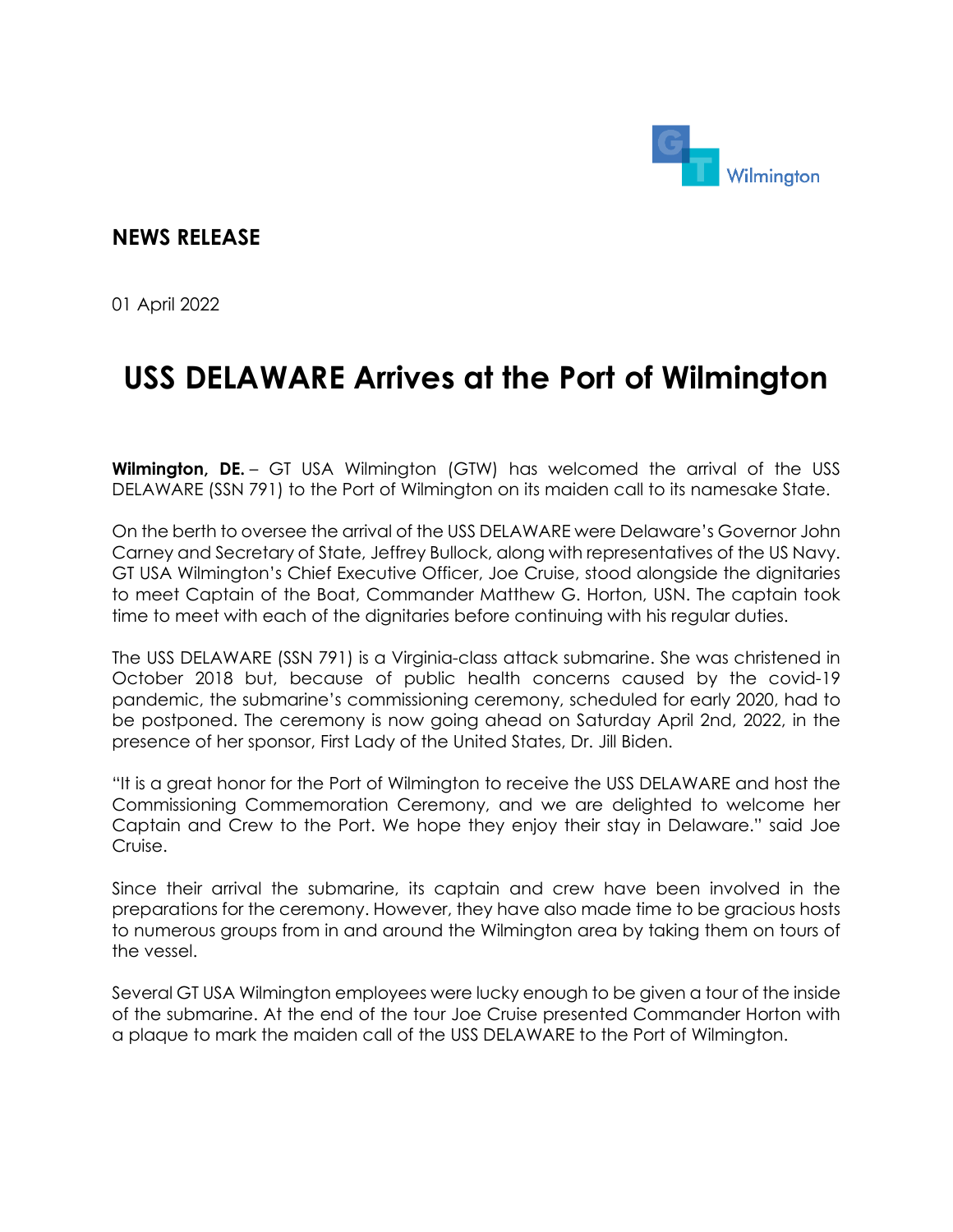The tour itself was conducted by the Weapons Officer who guided the group through the submarine, including the torpedo room, the state-of-the-art bridge, engine room, mess hall and crew quarters.

"What an amazing experience we have had today. It has been our privilege to be able to have the USS DELAWARE and her crew here at the Port of Wilmington this week, but to be given a guided tour of this magnificent vessel, is certainly a memory I will have for a long time," said Joe Cruise. "I suspected that space would be a challenge on the sub, but I had no idea how tight is would be. Seeing the crew quarters has left me with an even greater admiration for these sailors. We thank them for their service and pray for their safety as they carry out their missions" Cruise added.

Michael Hall, Chief Operations Officer of GT USA Wilmington commented "The boat is remarkable. The level of technology on board and more importantly, the skillset of the crew that operates it is extremely impressive." "I truly appreciate their service to our country and their generosity in taking the time to show us their home." Hall added.

The Port of Wilmington is one of the United States' primary gateways for fresh fruits. Its 2021-2022 winter fruit season is in the final and imports are regularly inbound from Morocco and Chile. The Port of Wilmington has worked hard to put itself in a good position to take advantage of new business from all over the world due to the supply chain crisis. The work has been rewarded with an increase in throughput of cargoes such as juices, rice, lumber and plywood. The Port's berths and terminal remain uncongested, unlike many ports along the east and west coasts.

**- Ends -**

## **About GT USA Wilmington**

GT USA Wilmington is a U.S. division of Gulftainer, a privately owned, independent terminal operator and logistics company with operations and business interests in the Middle East and the United States. The company signed a 50-year agreement to manage operations at the Port of Wilmington. This agreement marks Gulftainer's second venture in the United States and follows the signing of a 35-year agreement with the Canaveral Port Authority in Florida. For more information, go to [www.gulftainer.com/US.](http://www.gulftainer.com/US)

## **About the Port of Wilmington, DELAWARE**

Founded in 1923, the Port of Wilmington is a full service Mid-Atlantic seaport on the Delaware River strategically located to provide overnight access to 200 million North American consumers. Wilmington ranks as North America's top banana port and the nation's leading gateway for imports of fresh fruit and juice concentrates. The Port was one of the original certified '360 Quality' marine terminals in the United States and is Safe Quality Food (SQF) certified, underscoring its high-quality handling standards for perishable cargo. An economic engine for the State of Delaware and the region,